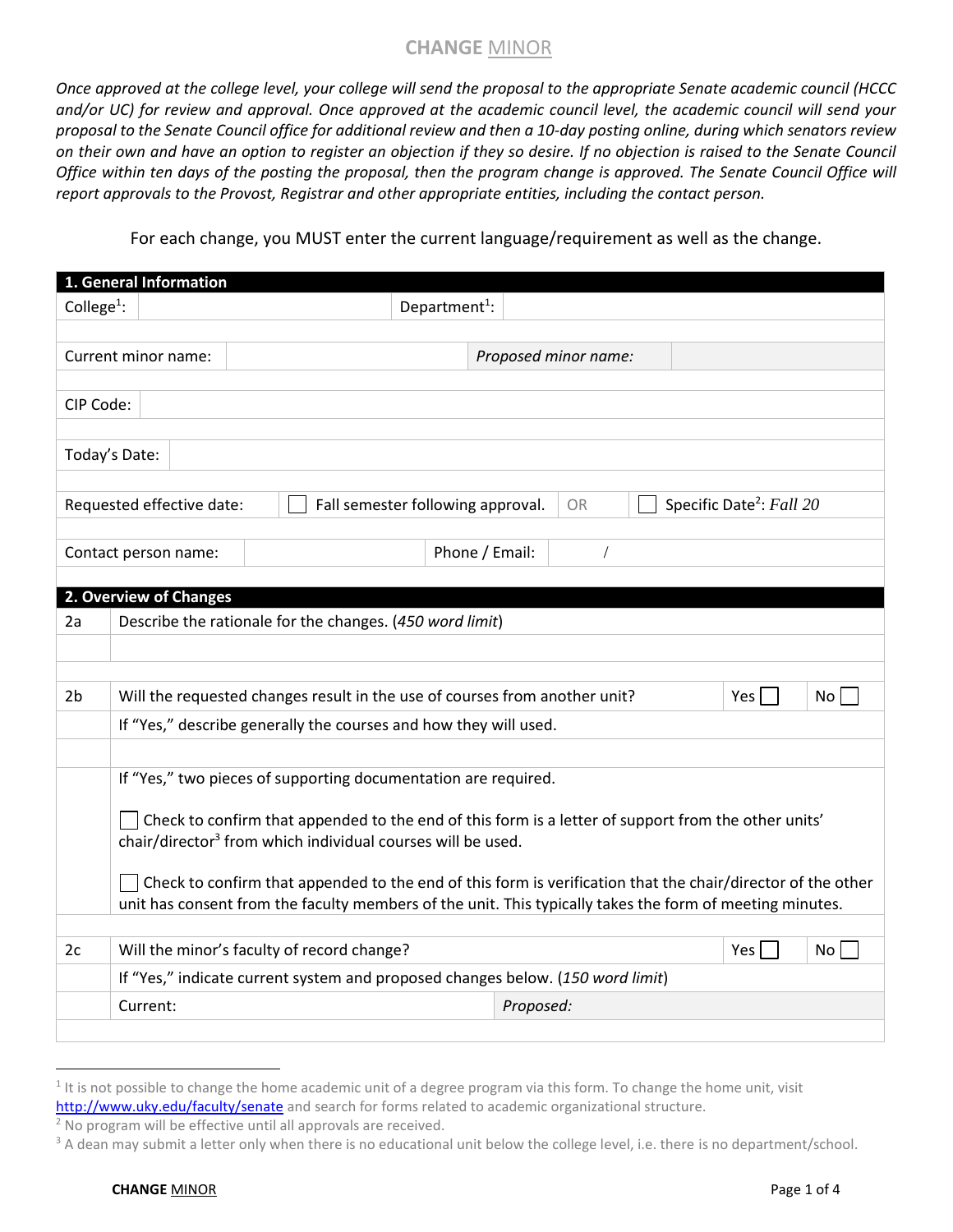| Will the minor's prerequisites change?<br>3a<br>Yes<br>No<br>If "Yes," use the grid below to illustrate the changes.<br>Current<br>Proposed<br>Prefix<br>Prefix &<br>Credit<br>Credit<br>Title<br>$\&$<br>Title<br>Nmbr<br>Hrs<br><b>Hrs</b><br>Nmbr<br>Select one<br>Select one<br>Select one<br>Select one<br>Select one<br>Select one<br>Provide the narrative about the changed prerequisites to include in the Bulletin. (150 word limit)<br>Will the minor's required courses change?<br>Yes<br>No <sub>1</sub><br>If "Yes," use the grid below to illustrate the changes.<br>Proposed<br>Current<br>Prefix<br>Prefix &<br>Credit<br>Credit<br>$\&$<br>Title<br>Title<br>Hrs<br>Nmbr<br>Hrs<br>Nmbr<br>Select one<br>Select one<br>Select one<br>Select one<br>Select one<br>Select one<br>Select one<br>Select one<br>Select one<br>Select one<br>Select one<br>Provide the narrative about the changed required courses to include in the Bulletin. (150 word limit)<br>3d |                | <b>3. Course-Related Changes</b> |  |  |  |  |                            |  |  |
|------------------------------------------------------------------------------------------------------------------------------------------------------------------------------------------------------------------------------------------------------------------------------------------------------------------------------------------------------------------------------------------------------------------------------------------------------------------------------------------------------------------------------------------------------------------------------------------------------------------------------------------------------------------------------------------------------------------------------------------------------------------------------------------------------------------------------------------------------------------------------------------------------------------------------------------------------------------------------------|----------------|----------------------------------|--|--|--|--|----------------------------|--|--|
|                                                                                                                                                                                                                                                                                                                                                                                                                                                                                                                                                                                                                                                                                                                                                                                                                                                                                                                                                                                    |                |                                  |  |  |  |  |                            |  |  |
|                                                                                                                                                                                                                                                                                                                                                                                                                                                                                                                                                                                                                                                                                                                                                                                                                                                                                                                                                                                    |                |                                  |  |  |  |  |                            |  |  |
|                                                                                                                                                                                                                                                                                                                                                                                                                                                                                                                                                                                                                                                                                                                                                                                                                                                                                                                                                                                    |                |                                  |  |  |  |  |                            |  |  |
|                                                                                                                                                                                                                                                                                                                                                                                                                                                                                                                                                                                                                                                                                                                                                                                                                                                                                                                                                                                    |                |                                  |  |  |  |  | Course Status <sup>4</sup> |  |  |
|                                                                                                                                                                                                                                                                                                                                                                                                                                                                                                                                                                                                                                                                                                                                                                                                                                                                                                                                                                                    |                |                                  |  |  |  |  |                            |  |  |
|                                                                                                                                                                                                                                                                                                                                                                                                                                                                                                                                                                                                                                                                                                                                                                                                                                                                                                                                                                                    |                |                                  |  |  |  |  |                            |  |  |
|                                                                                                                                                                                                                                                                                                                                                                                                                                                                                                                                                                                                                                                                                                                                                                                                                                                                                                                                                                                    |                |                                  |  |  |  |  |                            |  |  |
|                                                                                                                                                                                                                                                                                                                                                                                                                                                                                                                                                                                                                                                                                                                                                                                                                                                                                                                                                                                    |                |                                  |  |  |  |  |                            |  |  |
|                                                                                                                                                                                                                                                                                                                                                                                                                                                                                                                                                                                                                                                                                                                                                                                                                                                                                                                                                                                    |                |                                  |  |  |  |  |                            |  |  |
|                                                                                                                                                                                                                                                                                                                                                                                                                                                                                                                                                                                                                                                                                                                                                                                                                                                                                                                                                                                    |                |                                  |  |  |  |  |                            |  |  |
|                                                                                                                                                                                                                                                                                                                                                                                                                                                                                                                                                                                                                                                                                                                                                                                                                                                                                                                                                                                    |                |                                  |  |  |  |  |                            |  |  |
|                                                                                                                                                                                                                                                                                                                                                                                                                                                                                                                                                                                                                                                                                                                                                                                                                                                                                                                                                                                    | 3 <sub>b</sub> |                                  |  |  |  |  |                            |  |  |
|                                                                                                                                                                                                                                                                                                                                                                                                                                                                                                                                                                                                                                                                                                                                                                                                                                                                                                                                                                                    |                |                                  |  |  |  |  |                            |  |  |
|                                                                                                                                                                                                                                                                                                                                                                                                                                                                                                                                                                                                                                                                                                                                                                                                                                                                                                                                                                                    |                |                                  |  |  |  |  |                            |  |  |
|                                                                                                                                                                                                                                                                                                                                                                                                                                                                                                                                                                                                                                                                                                                                                                                                                                                                                                                                                                                    | 3 <sub>c</sub> |                                  |  |  |  |  |                            |  |  |
|                                                                                                                                                                                                                                                                                                                                                                                                                                                                                                                                                                                                                                                                                                                                                                                                                                                                                                                                                                                    |                |                                  |  |  |  |  |                            |  |  |
|                                                                                                                                                                                                                                                                                                                                                                                                                                                                                                                                                                                                                                                                                                                                                                                                                                                                                                                                                                                    |                |                                  |  |  |  |  |                            |  |  |
|                                                                                                                                                                                                                                                                                                                                                                                                                                                                                                                                                                                                                                                                                                                                                                                                                                                                                                                                                                                    |                |                                  |  |  |  |  | Course Status <sup>5</sup> |  |  |
|                                                                                                                                                                                                                                                                                                                                                                                                                                                                                                                                                                                                                                                                                                                                                                                                                                                                                                                                                                                    |                |                                  |  |  |  |  |                            |  |  |
|                                                                                                                                                                                                                                                                                                                                                                                                                                                                                                                                                                                                                                                                                                                                                                                                                                                                                                                                                                                    |                |                                  |  |  |  |  |                            |  |  |
|                                                                                                                                                                                                                                                                                                                                                                                                                                                                                                                                                                                                                                                                                                                                                                                                                                                                                                                                                                                    |                |                                  |  |  |  |  |                            |  |  |
|                                                                                                                                                                                                                                                                                                                                                                                                                                                                                                                                                                                                                                                                                                                                                                                                                                                                                                                                                                                    |                |                                  |  |  |  |  |                            |  |  |
|                                                                                                                                                                                                                                                                                                                                                                                                                                                                                                                                                                                                                                                                                                                                                                                                                                                                                                                                                                                    |                |                                  |  |  |  |  |                            |  |  |
|                                                                                                                                                                                                                                                                                                                                                                                                                                                                                                                                                                                                                                                                                                                                                                                                                                                                                                                                                                                    |                |                                  |  |  |  |  |                            |  |  |
|                                                                                                                                                                                                                                                                                                                                                                                                                                                                                                                                                                                                                                                                                                                                                                                                                                                                                                                                                                                    |                |                                  |  |  |  |  |                            |  |  |
|                                                                                                                                                                                                                                                                                                                                                                                                                                                                                                                                                                                                                                                                                                                                                                                                                                                                                                                                                                                    |                |                                  |  |  |  |  |                            |  |  |
|                                                                                                                                                                                                                                                                                                                                                                                                                                                                                                                                                                                                                                                                                                                                                                                                                                                                                                                                                                                    |                |                                  |  |  |  |  |                            |  |  |
|                                                                                                                                                                                                                                                                                                                                                                                                                                                                                                                                                                                                                                                                                                                                                                                                                                                                                                                                                                                    |                |                                  |  |  |  |  |                            |  |  |
|                                                                                                                                                                                                                                                                                                                                                                                                                                                                                                                                                                                                                                                                                                                                                                                                                                                                                                                                                                                    |                |                                  |  |  |  |  |                            |  |  |
|                                                                                                                                                                                                                                                                                                                                                                                                                                                                                                                                                                                                                                                                                                                                                                                                                                                                                                                                                                                    |                |                                  |  |  |  |  |                            |  |  |
|                                                                                                                                                                                                                                                                                                                                                                                                                                                                                                                                                                                                                                                                                                                                                                                                                                                                                                                                                                                    |                |                                  |  |  |  |  |                            |  |  |
|                                                                                                                                                                                                                                                                                                                                                                                                                                                                                                                                                                                                                                                                                                                                                                                                                                                                                                                                                                                    |                |                                  |  |  |  |  |                            |  |  |
|                                                                                                                                                                                                                                                                                                                                                                                                                                                                                                                                                                                                                                                                                                                                                                                                                                                                                                                                                                                    |                |                                  |  |  |  |  |                            |  |  |

<sup>&</sup>lt;sup>4</sup> Use the drop-down list to indicate if the course is a new course ("new"), an existing course that will change ("change"), or if the course is an existing course that will not change ("n/c").

<sup>&</sup>lt;sup>5</sup> Indicate if the course is new ("new"), existing but will change ("change"), or exists but will not change ("no change").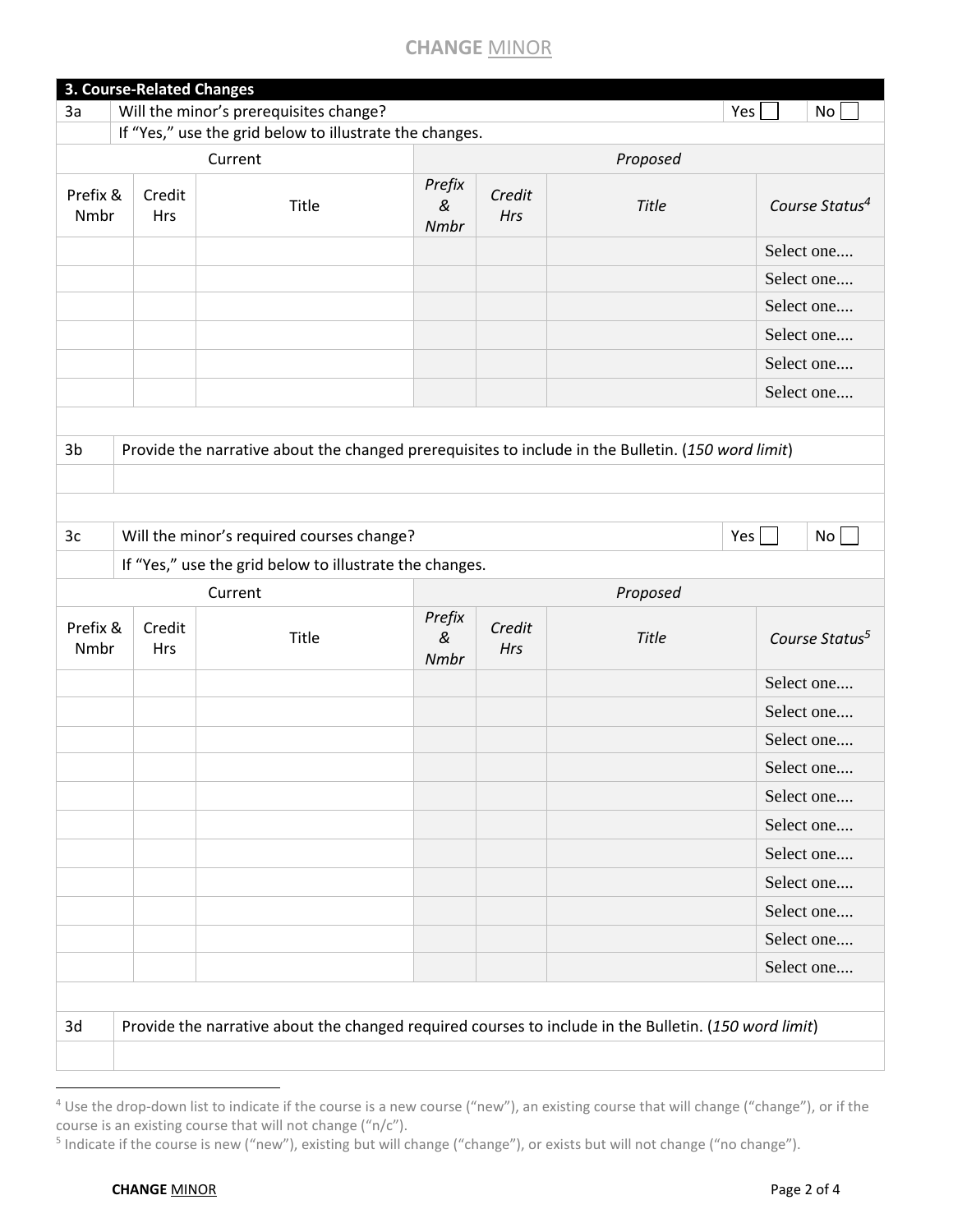|                  |                      | Will the minor's elective courses change?                                                                                        |                      |               |   |              |                                        |                            |
|------------------|----------------------|----------------------------------------------------------------------------------------------------------------------------------|----------------------|---------------|---|--------------|----------------------------------------|----------------------------|
|                  |                      | If "Yes," use the grid below to illustrate the changes.                                                                          |                      |               |   |              |                                        |                            |
|                  |                      | Current                                                                                                                          |                      |               |   | Proposed     |                                        |                            |
| Prefix &<br>Nmbr | Credit<br><b>Hrs</b> | Title                                                                                                                            | Prefix<br>&<br>Nmbr  | Credit<br>Hrs |   | <b>Title</b> |                                        | Course Status <sup>6</sup> |
|                  |                      |                                                                                                                                  |                      |               |   |              |                                        | Select one                 |
|                  |                      |                                                                                                                                  |                      |               |   |              |                                        | Select one                 |
|                  |                      |                                                                                                                                  |                      |               |   |              |                                        | Select one                 |
|                  |                      |                                                                                                                                  |                      |               |   |              |                                        | Select one                 |
|                  |                      |                                                                                                                                  |                      |               |   |              |                                        | Select one                 |
|                  |                      |                                                                                                                                  |                      |               |   |              |                                        | Select one                 |
|                  |                      |                                                                                                                                  |                      |               |   |              |                                        | Select one                 |
|                  |                      |                                                                                                                                  |                      |               |   |              |                                        | Select one                 |
|                  |                      |                                                                                                                                  |                      |               |   |              |                                        | Select one                 |
|                  |                      |                                                                                                                                  |                      |               |   |              |                                        | Select one                 |
| 3f               |                      | Provide the narrative about the changed elective courses to include in the Bulletin. (150 word limit)                            |                      |               |   |              |                                        |                            |
| 4. Other Changes |                      | Are there any other changes to the minor? If "Yes," note below. (150 word                                                        |                      |               |   |              |                                        |                            |
| 4a               | limit)               |                                                                                                                                  |                      |               |   |              | Yes $\vert$                            | No                         |
|                  |                      |                                                                                                                                  |                      |               |   |              |                                        |                            |
|                  | 5. Approvals/Reviews |                                                                                                                                  |                      |               |   |              |                                        |                            |
|                  |                      | Information below does not supersede the requirement for individual letters of support from educational unit                     |                      |               |   |              |                                        |                            |
|                  |                      | administrators and verification of faculty support (typically takes the form of meeting minutes).<br><b>Reviewing Group Name</b> | <b>Date Approved</b> |               |   |              | <b>Contact Person Name/Phone/Email</b> |                            |
|                  | (Within College)     |                                                                                                                                  |                      |               |   |              |                                        |                            |
|                  |                      |                                                                                                                                  |                      |               | I | I            |                                        |                            |
|                  |                      |                                                                                                                                  |                      |               | I |              |                                        |                            |
|                  |                      |                                                                                                                                  |                      |               |   |              |                                        |                            |
|                  |                      |                                                                                                                                  |                      |               | I |              |                                        |                            |
| 5a               |                      |                                                                                                                                  |                      |               |   |              |                                        |                            |
| 5b               |                      | (Collaborating and/or Affected Units)                                                                                            |                      |               |   |              |                                        |                            |
|                  |                      |                                                                                                                                  |                      |               | / | $\prime$     |                                        |                            |

 $\overline{a}$ 

 $^6$  Indicate if the course is new ("new"), existing but will change ("change"), or exists but will not change ("no change").